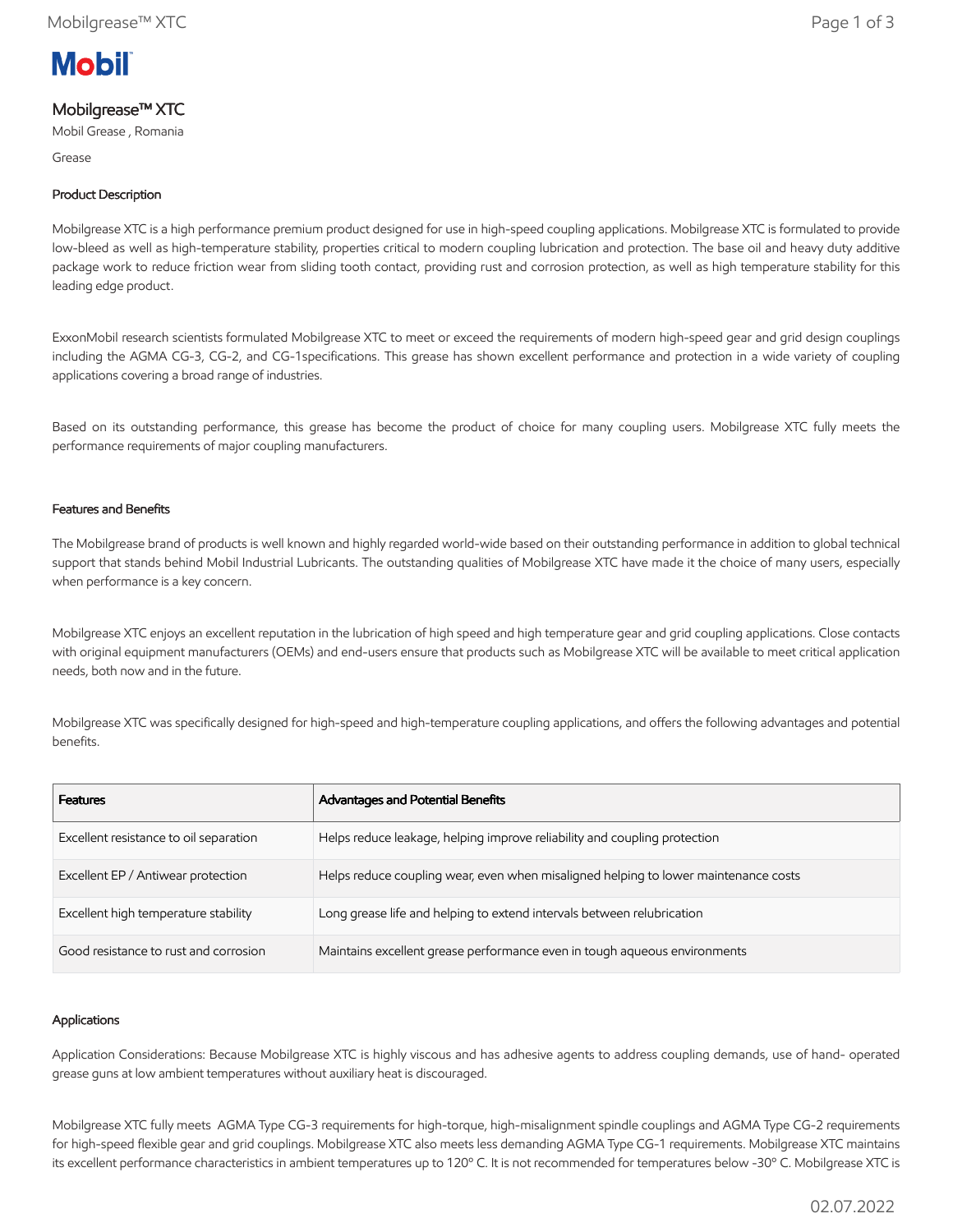## Mobilgrease™ XTC Page 2 of 3

- Grid-type flexible couplings
- Gear-type flexible couplings

## Specifications and Approvals

| This product meets or exceeds the requirements of: |
|----------------------------------------------------|
| AGMA CG-1                                          |
| AGMA CG-2                                          |
| AGMA CG-3                                          |

#### Properties and Specifications

| Property                                                               |                   |
|------------------------------------------------------------------------|-------------------|
| Grade                                                                  | NLGI <sub>1</sub> |
| Thickener Type                                                         | Lithium           |
| Copper Strip Corrosion, 24 h, 100 C, Rating, ASTM D4048                | 1A                |
| Timken OK Load, lb, ASTM D2509                                         | 50                |
| Corrosion Preventive Properties, Rating, ASTM D1743                    | Pass              |
| Centrifugal Oil Separation, High G Force, 24 h, 50 C, vol%, ASTM D4425 | 1                 |
| Four-Ball Wear Test, Scar Diameter, mm, ASTM D2266                     | 0.43              |
| Color, Visual                                                          | Dark Brown        |
| Penetration, Change from 60X to 10,000X, %, ASTM D217                  | 20                |
| Oxidation Stability, Pressure Drop, 100 h, kPa, ASTM D942              | 41                |
| Four-Ball Extreme Pressure Test, Weld Point, kgf, ASTM D2596           | 400               |
| Dropping Point, °C, ASTM D2265                                         | 279               |
| Penetration, 60X, 0.1 mm, ASTM D217                                    | 325               |
| Viscosity @ 40 C, Base Oil, mm2/s, ASTM D445                           | 680               |

### Health and safety

Health and Safety recommendations for this product can be found on the Material Safety Data Sheet (MSDS) @ [http://www.msds.exxonmobil.com/psims](http://www.msds.exxonmobil.com/psims/psims.aspx) /psims.aspx

All trademarks used herein are trademarks or registered trademarks of Exxon Mobil Corporation or one of its subsidiaries unless indicated otherwise.

05-2022

.